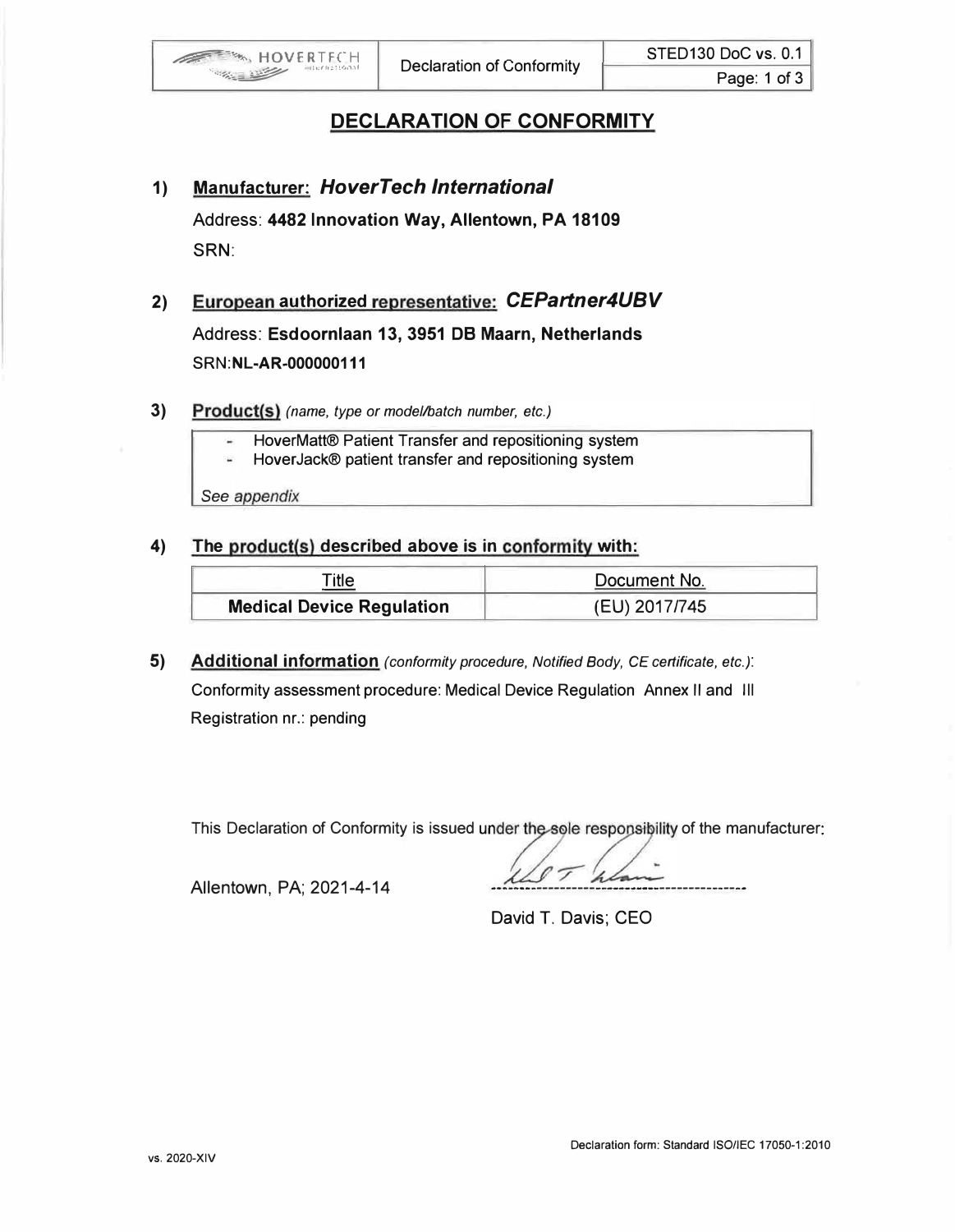## **Appendix**

## List of devices.

| <b>Product name</b> | <b>Trade name</b> | Product code /<br>catalogue number /<br>unambiguous ref. | <b>Intended</b><br>purpose | Risk class /<br>rule <sup>1</sup> | <b>Basic UDI-DI</b> <sup>2</sup> | <b>First date of</b><br><b>CE-compliance</b> |
|---------------------|-------------------|----------------------------------------------------------|----------------------------|-----------------------------------|----------------------------------|----------------------------------------------|
| <b>HoverMatt®</b>   | <b>HoverMatt®</b> | HM28HS                                                   | <b>Patient transfer</b>    | Class I/rule 1                    | 00816299010022                   | 2001-09-30                                   |
| <b>HoverMatt®</b>   | <b>HoverMatt®</b> | HM34HS                                                   | Patient transfer           | Class I/rule 1                    | 008162990100531                  | 2001-09-30                                   |
| <b>HoverMatt®</b>   | <b>HoverMatt®</b> | HM39HS                                                   | Patient transfer           | Class I/rule 1                    | 00816299010084                   | 2001-09-30                                   |
| <b>HoverMatt®</b>   | <b>HoverMatt®</b> | HM50HS                                                   | Patient transfer           | Class I/rule 1                    | 00816299010107                   | 2001-09-30                                   |
| <b>HoverMatt®</b>   | <b>HoverMatt®</b> | HM28DC                                                   | Patient transfer           | Class I/rule 1                    | 00816299010015                   | 2001-09-30                                   |
| <b>HoverMatt®</b>   | <b>HoverMatt®</b> | HM34DC                                                   | <b>Patient transfer</b>    | Class I/rule 1                    | 00816299010039                   | 2001-09-30                                   |
| <b>HoverMatt®</b>   | <b>HoverMatt®</b> | HM39DC                                                   | Patient transfer           | Class I/rule 1                    | 00816299010077                   | 2001-09-30                                   |
| <b>HoverMatt®</b>   | <b>HoverMatt®</b> | HM50DC                                                   | Patient transfer           | Class I/rule 1                    | 00816299010091                   | 2001-09-30                                   |
| <b>HoverMatt®</b>   | <b>HoverMatt®</b> | HM-mini34HS                                              | Patient transfer           | Class I/rule 1                    | 00816299010060                   | 2001-09-30                                   |
| <b>HoverMatt®</b>   | <b>HoverMatt®</b> | HM-mini34DC                                              | Patient transfer           | Class I/rule 1                    | 00816299010046                   | 2001-09-30                                   |
| <b>HoverMatt®</b>   | <b>HoverMatt®</b> | HM34SPU-B                                                | Patient transfer           | Class I/rule 1                    | 00816299010787                   | 2008-01-05                                   |
| <b>HoverMatt®</b>   | <b>HoverMatt®</b> | HM39SPU-B                                                | Patient transfer           | Class I/rule 1                    | 00816299010800                   | 2008-01-05                                   |
| <b>HoverMatt®</b>   | <b>HoverMatt®</b> | HM50SPU-B                                                | Patient transfer           | Class I/rule 1                    | 00816299011067                   | 2008-01-05                                   |
| <b>HoverMatt®</b>   | <b>HoverMatt®</b> | HM34SPU-HLF-B                                            | Patient transfer           | Class I/rule 1                    | 00816299011081                   | 2008-01-05                                   |

<sup>&</sup>lt;sup>1</sup> See risk classification in Medical Device Regulation, annex VIII

Date: 2021-03-10

<sup>&</sup>lt;sup>2</sup> Product and trade name, product code, catalogue number or other unambiguous reference allowing identification and traceability of the device covered by the EU declaration of conformity, such as a photograph, where appropriate, as well as its intended purpose. Except for the product or trade name, the information allowing identification and traceability may be provided by the Basic UDI-DI